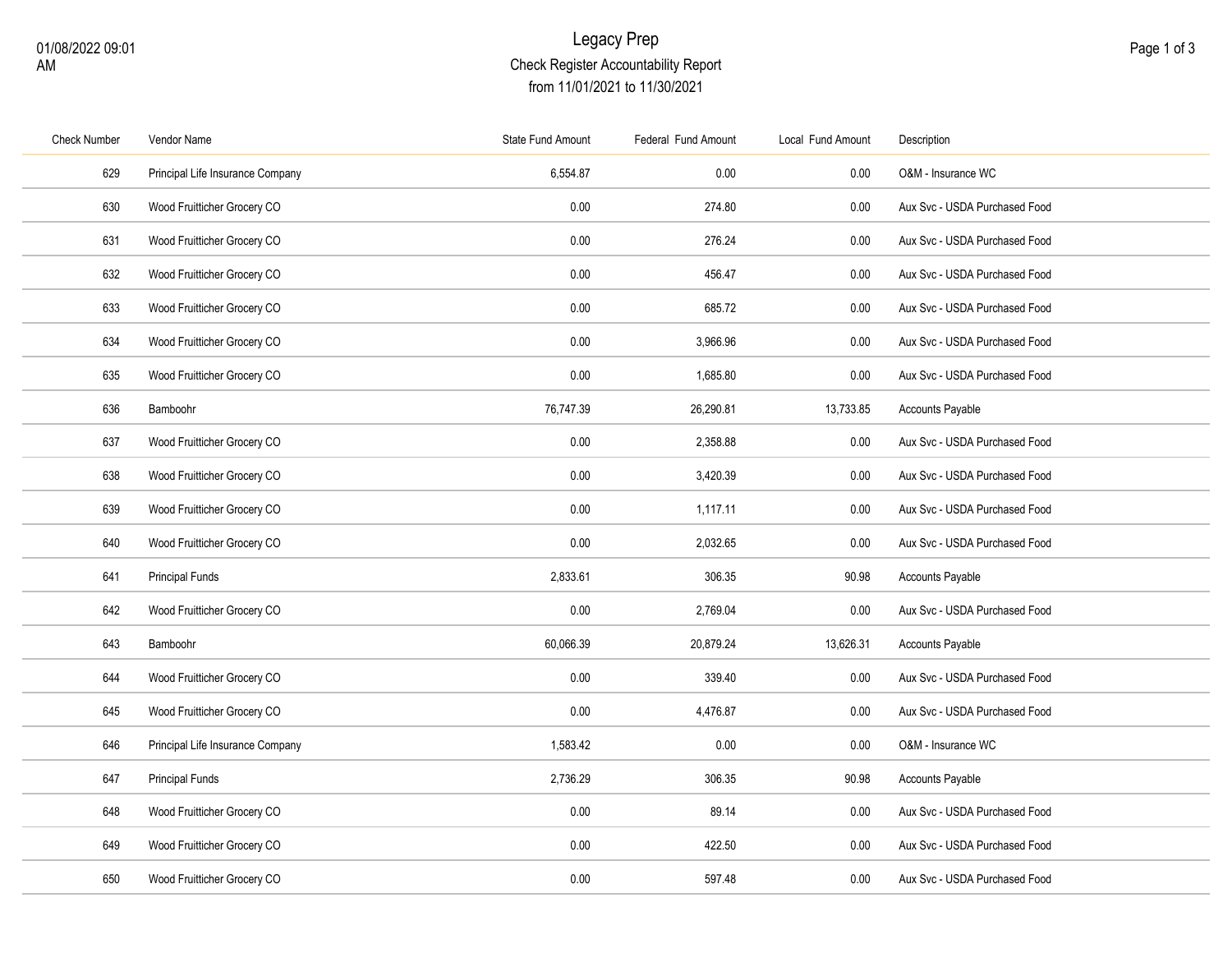## Legacy Prep Check Register Accountability Report from 11/01/2021 to 11/30/2021

| <b>Check Number</b> | Vendor Name                             | <b>State Fund Amount</b> | Federal Fund Amount | Local Fund Amount | Description                                 |
|---------------------|-----------------------------------------|--------------------------|---------------------|-------------------|---------------------------------------------|
| 659                 | Google                                  | 28.79                    | 0.00                | 0.00              | Instr Support - Health Svs Supplies         |
| 660                 | Regions Bank Loan                       | 0.00                     | 0.00                | 6,293.35          | Debt Svc - Principal LT Loans               |
| 661                 | Regions Bank Loan                       | 0.00                     | 0.00                | 1,412.20          | Debt Svc - Principal Short Term Loans       |
| 2304                | Alexis Richards                         | 0.00                     | 0.00                | 720.00            | Gen Admin - Staff Svc - Other Prof Svc      |
| 2305                | Power School                            | 0.00                     | 0.00                | 8,400.48          | Software Maintenance Agreement              |
| 2306                | Quadient Finance USA Inc.               | 0.00                     | 0.00                | 41.10             | Gen Admin - Sys wide - Copier/Print Lease   |
| 2307                | Regions Commercial Bankcard             | 4,000.00                 | 0.00                | 0.00              | Inst Support - K-12 Prof Development        |
| 2308                | Thomasyne E. Hill                       | 340.00                   | 0.00                | 0.00              | <b>Student Educational Services</b>         |
| 2309                | Daniel Payne College Village Foundation | 0.00                     | 0.00                | 18,717.16         | O&M - Rental Land & Bldg                    |
| 2310                | Arnesha Jordan                          | 0.00                     | 122.73              | 0.00              | Food Service Supplies                       |
| 2311                | Ashley Baldwin                          | 0.00                     | 376.47              | 0.00              | <b>Staff Educational Services</b>           |
| 2312                | Logo Express inc                        | 0.00                     | 0.00                | 4,653.75          | Purchase Services                           |
| 2313                | Pearson                                 | 0.00                     | 655.60              | 0.00              | Testing Services - Other Purchased Services |
| 2314                | Thomasyne E. Hill                       | 740.00                   | 0.00                | 0.00              | <b>Student Educational Services</b>         |
| 2315                | Arnesha Jordan                          | 0.00                     | 43.71               | 0.00              | Accounts Payable                            |
| 2315                | Arnesha Jordan                          | 0.00                     | 55.24               | 0.00              | Food Service Supplies                       |
| 2316                | <b>CDW Government</b>                   | 3,022.45                 | 0.00                | 0.00              | Non-Capitalized Instructional Equipment     |
| 2317                | EMS LINQ INC                            | 0.00                     | 0.00                | 4,995.00          | Software Maintenance Agreement              |
| 2318                | Kyocera Document Solutions Alabama      | 0.00                     | 0.00                | 76.00             | Gen Admin - Sys wide - Copier/Print Lease   |
| 2319                | Metro Trailer                           | 2,780.00                 | 0.00                | 0.00              | O&M - Rental Land & Bldg                    |
| 2320                | Power School                            | 4,551.47                 | 0.00                | 0.00              | Software Maintenance Agreements             |
| 2320                | Power School                            | 10,500.00                | 0.00                | 0.00              | Software Maintenance Agreements             |
|                     |                                         |                          |                     |                   |                                             |